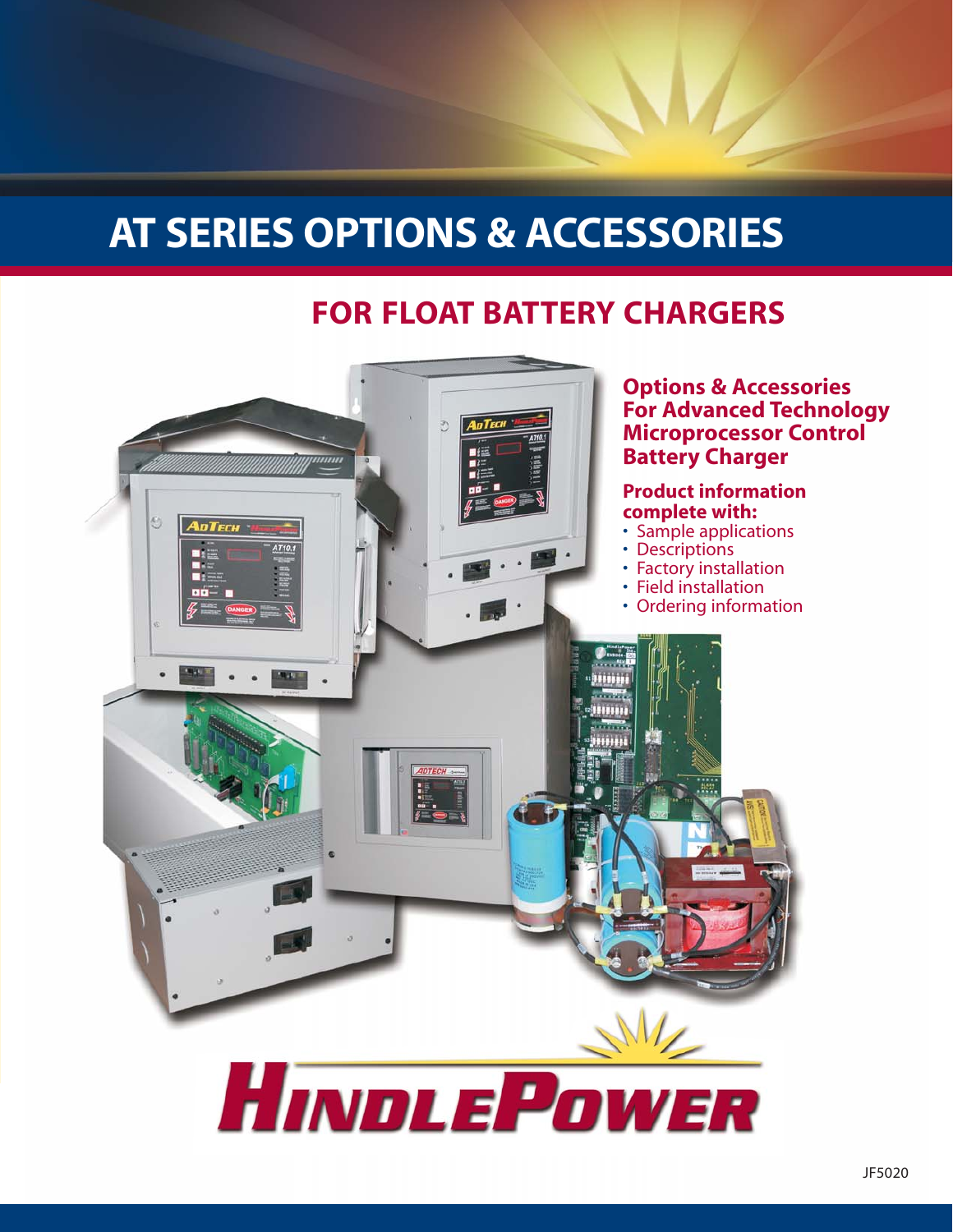| <b>SAMPLE</b><br><b>APPLICATION</b> | <b>DESCRIPTION</b>                                                                                                                                                                                                                                                                                                                                                                                                                                                                 | <b>FACTORY</b><br><b>INSTALLED?</b> | <b>FIELD</b><br><b>INSTALLABLE?</b> | <b>ORDERING</b><br><b>INFORMATION</b>                                                                                                                                                                                                                         |  |  |
|-------------------------------------|------------------------------------------------------------------------------------------------------------------------------------------------------------------------------------------------------------------------------------------------------------------------------------------------------------------------------------------------------------------------------------------------------------------------------------------------------------------------------------|-------------------------------------|-------------------------------------|---------------------------------------------------------------------------------------------------------------------------------------------------------------------------------------------------------------------------------------------------------------|--|--|
|                                     | Lightning Arrestor An industrial<br>grade surge arrestor in polycarbonate<br>housing, rated for 20,000 A surge minimum.<br>Installed internally. Recommended for<br>installations with risk of frequent high surges,<br>such as high elevations or Oklahoma.                                                                                                                                                                                                                       | <b>YES</b>                          | <b>YES</b>                          | Specify in ordering code<br>when ordering battery<br>charger. For field<br>installation, order<br>Part No.:<br><b>EJ1074-XX</b>                                                                                                                               |  |  |
| <b>AnTECH</b>                       | <b>Medium Interrupting Capacity</b><br><b>Circuit Breakers</b> Thermal-magnetic<br>circuit breakers with higher Ampere<br>interrupting ratings than the standard.<br>For most battery chargers, the AIC rating<br>is 25,000A for the ac input, 10,000A for<br>the dc output.<br>For AT10.1 Group 1 ratings, ac and<br>dc breakers must be ordered together.<br>For Group 2 (single phase) and AT30<br>(three phase), ac and dc breakers can<br>be specified separately.            | <b>YES</b>                          | <b>NO</b>                           | Specify in ordering code<br>when ordering battery<br>charger.                                                                                                                                                                                                 |  |  |
|                                     | <b>High</b><br><b>Interrupting</b><br><b>Capacity</b><br>Circuit Breakers Thermal-magnetic<br>circuit breakers with higher Ampere<br>interrupting ratings than the standard.<br>For most battery chargers, the AIC rating<br>is 65,000A for the ac input, 25,000A for<br>the dc output.<br>For AT10.1 Group 1 ratings, ac and<br>dc breakers must be ordered together.<br>For Group 2 (single phase) and AT30<br>(three phase), ac and dc breakers can<br>be specified separately. | <b>YES</b>                          | <b>NO</b>                           | Specify in ordering code<br>when ordering battery<br>charger.                                                                                                                                                                                                 |  |  |
|                                     | <b>Temperature</b><br><b>Compensation</b><br>Adjusts the charger output voltage up or<br>down in response to battery temperature<br>fluctuations. Temperature is measured by a<br>probe mounted on or near the battery, and<br>connected by a cable to the battery charger.<br>Compatible with lead-acid and Nickel-<br>Cadmium batteries. Recommended for<br>VRLA batteries. Cable lengths up to 200 ft<br>are available.                                                         | <b>NO</b>                           | <b>YES</b>                          | Order Part No.:<br><b>EJ5033-00</b> 25 ft cable<br>EJ5033-01<br>50 ft cable<br>EJ5033-02<br>100 ft cable<br>EJ5033-04<br>200 ft cable                                                                                                                         |  |  |
| $\mathbb{R}$ . $\mathbb{R}$         | <b>Drip Shield</b><br>Shown here for the<br>Group 1 style-586 enclosure. The drip shield<br>prevents overhead water sources from<br>entering the equipment and doing all<br>sorts of nasties to the electronics.                                                                                                                                                                                                                                                                   | <b>NO</b>                           | <b>YES</b>                          | Specify in ordering code when<br>ordering battery charger. For<br>field installation order one of<br>the following part numbers:<br>EI0191-00<br>Style-586/594<br>EI0191-01<br>Style-5017<br>EI0191-02<br><b>Style-5018</b><br>EI0191-03<br><b>Style-5030</b> |  |  |
|                                     | NEMA 4/12/13 Enclosure A "shell"<br>enclosure meeting the requirements for<br>NEMA 4, 12 and 13 enclosures. A completely<br>assembled, stand-alone AT10.1 battery<br>charger mounts within the shell enclosure.<br>Larger ratings are fan cooled; user supplies<br>120Vac for the fan.                                                                                                                                                                                             | <b>YES</b>                          | <b>NO</b>                           | Order Part No.:<br><b>EI0214-XX</b><br>Style-586/594<br>EI5036-00<br>Style-5017<br>EI5037-00<br><b>Style-5018</b><br>EI5057-00<br><b>Style-5030</b>                                                                                                           |  |  |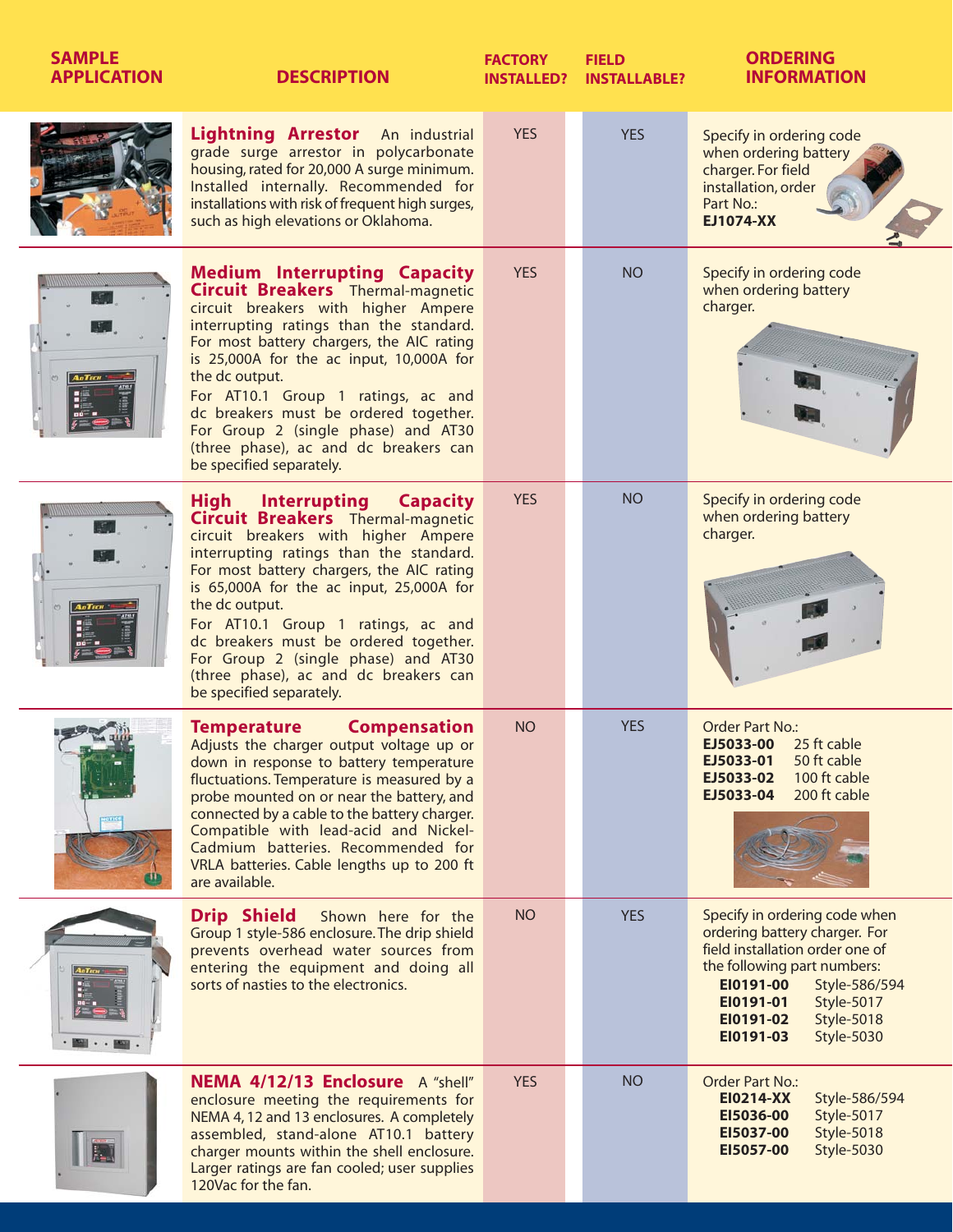| <b>SAMPLE</b><br><b>APPLICATION</b> | <b>DESCRIPTION</b>                                                                                                                                                                                                                                                                                                                                                                                                                                                                                                                                                                                                               | <b>FACTORY</b><br><b>INSTALLED?</b> | <b>FIELD</b><br><b>INSTALLABLE?</b> | <b>ORDERING</b><br><b>INFORMATION</b>                                                                                                                                                                                                                         |
|-------------------------------------|----------------------------------------------------------------------------------------------------------------------------------------------------------------------------------------------------------------------------------------------------------------------------------------------------------------------------------------------------------------------------------------------------------------------------------------------------------------------------------------------------------------------------------------------------------------------------------------------------------------------------------|-------------------------------------|-------------------------------------|---------------------------------------------------------------------------------------------------------------------------------------------------------------------------------------------------------------------------------------------------------------|
|                                     | <b>Cabinet Heater</b> Useful for preventing<br>internal moisture condensation in equipment<br>that is to be stored, or operated<br>intermittently, at low temperatures. In Group<br>1 ratings, mounts in a separate "basement"<br>enclosure, similar to the penthouse. Installs<br>internally in Group 2 ratings.<br>Rating: 100W; requires 120Vac, provided by<br>user. Equipped with a circuit breaker, and a<br>thermostat to turn off the heater when the<br>temperature rises to 40° F.                                                                                                                                     | <b>NO</b>                           | <b>YES</b>                          | <b>Order Part No.:</b><br>EJ1123-00<br>Style-586/594<br>EJ5041-00<br>Style-5017<br>EJ5042-00<br>Style-5018<br>EJ5166-00<br>Style-5030                                                                                                                         |
|                                     | <b>Padlock for Front Panel The front</b><br>panel controls can be disabled by setting a<br>jumper on the main control PC board, but<br>for installations where extra security is<br>required, the front panel can be locked<br>closed. Padlock is supplied with two keys.                                                                                                                                                                                                                                                                                                                                                        | <b>YES</b>                          | <b>YES</b>                          | <b>Order Part No.:</b><br>EI0215-00<br>Style-586/594<br>Style-5017/5018<br>EI0215-01<br>EI0215-01<br>Style-5030                                                                                                                                               |
|                                     | <b>Standard Output Filtering Output</b><br>filtering is essential whenever there is a<br>need for low ripple and noise on the<br>dc bus for critical loads. Standard filtering<br>limits ripple to no more than 30 mVrms<br>(measured at the battery terminals).<br>Recommended for all installations using<br>VRLA or gelled electrolyte batteries.                                                                                                                                                                                                                                                                             | <b>YES</b>                          | <b>YES</b>                          | Specify in ordering code when<br>ordering battery charger. For<br>field installation, refer to<br>the replacement parts<br>tables in the<br>User's Manual,<br>or consult the<br>factory.                                                                      |
|                                     | <b>Eliminator</b><br><b>Filtering</b><br><b>Battery</b><br>At sites where the battery may occasionally<br>be disconnected from the dc bus for<br>maintenance, additional filtering is essential<br>to limit the ripple and noise for critical<br>loads. Battery Eliminator Filtering adds<br>additional filtering to the Standard Output<br>Filtering (described above), to limit output<br>ripple and noise to 30 mVrms (100mVrms<br>for 130Vdc chargers). Also recommended<br>for remote installations, or sites where<br>periodic maintenance is infrequent, to<br>protect critical loads from unforeseen<br>battery defects. | <b>YES</b>                          | <b>YES</b>                          | Specify in ordering code when<br>ordering battery charger. For<br>field installation, refer to the<br>replacement parts tables in the<br>User's Manual, or consult the<br>factory.                                                                            |
|                                     | <b>Auxiliary</b><br><b>Relay</b> PC<br><b>Board</b><br>The AT10.1 battery charger has the<br>most frequently used alarms built in as<br>standard, with individual LED indicators on<br>the front panel. One common alarm relay<br>(form C) is provided. The Auxiliary Relay<br>PC Board adds separate relay contacts<br>(2 form C) for each alarm.<br>The Auxiliary Relay PC Board mounts in the<br>penthouse enclosure for Group 1 ratings,<br>and is installed internally in Group 2 ratings.                                                                                                                                  | <b>YES</b>                          | <b>YES</b>                          | Specify in ordering code<br>when ordering battery<br>charger. For field installation<br>order one of the following<br>part numbers:<br><b>EI0213-XX</b><br>Style-586/594<br>EI0213-02<br>Style-5017/5018<br>EI0213-03<br>Style-5030<br>EI0213-04<br>Style-163 |